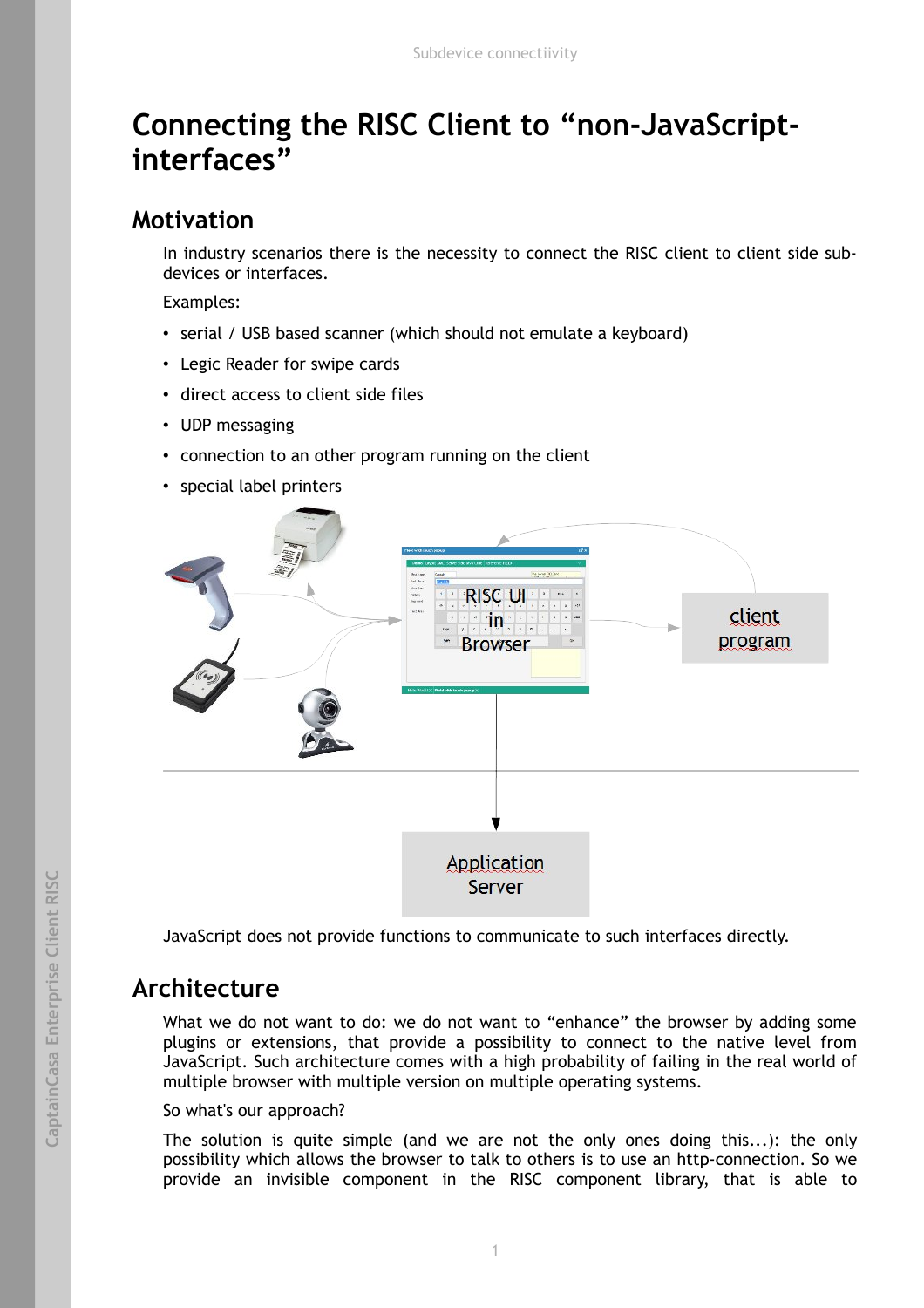communicate to another program via http. The component's name is CLIENTHTTPSENDER.

|                   | <b>If Levening His Unit, National</b>                                                                                                                                                                                                                                                                                                                                                                                                                                                                                                                                                                                                                                                                                                                                                                                                                                                                                                                                                                                                                                                                                                     | _____                                                                                                                                                                                                                                                                                                                                                                                                                                                                                                                                                                                                                                                                                                                                                                              |  |
|-------------------|-------------------------------------------------------------------------------------------------------------------------------------------------------------------------------------------------------------------------------------------------------------------------------------------------------------------------------------------------------------------------------------------------------------------------------------------------------------------------------------------------------------------------------------------------------------------------------------------------------------------------------------------------------------------------------------------------------------------------------------------------------------------------------------------------------------------------------------------------------------------------------------------------------------------------------------------------------------------------------------------------------------------------------------------------------------------------------------------------------------------------------------------|------------------------------------------------------------------------------------------------------------------------------------------------------------------------------------------------------------------------------------------------------------------------------------------------------------------------------------------------------------------------------------------------------------------------------------------------------------------------------------------------------------------------------------------------------------------------------------------------------------------------------------------------------------------------------------------------------------------------------------------------------------------------------------|--|
|                   | Ear Bosco # Zonov is Berne Bernwes, Smaer Berne Bosco #1                                                                                                                                                                                                                                                                                                                                                                                                                                                                                                                                                                                                                                                                                                                                                                                                                                                                                                                                                                                                                                                                                  | 호표                                                                                                                                                                                                                                                                                                                                                                                                                                                                                                                                                                                                                                                                                                                                                                                 |  |
|                   | $\bullet$ n                                                                                                                                                                                                                                                                                                                                                                                                                                                                                                                                                                                                                                                                                                                                                                                                                                                                                                                                                                                                                                                                                                                               | CaptainCasa Demo Workplace                                                                                                                                                                                                                                                                                                                                                                                                                                                                                                                                                                                                                                                                                                                                                         |  |
|                   | <b>Bridwith Jetals</b><br>Congoraers.                                                                                                                                                                                                                                                                                                                                                                                                                                                                                                                                                                                                                                                                                                                                                                                                                                                                                                                                                                                                                                                                                                     | ದ ತ                                                                                                                                                                                                                                                                                                                                                                                                                                                                                                                                                                                                                                                                                                                                                                                |  |
|                   | Containers.<br>Deep Large: XNL Server side lays tode                                                                                                                                                                                                                                                                                                                                                                                                                                                                                                                                                                                                                                                                                                                                                                                                                                                                                                                                                                                                                                                                                      |                                                                                                                                                                                                                                                                                                                                                                                                                                                                                                                                                                                                                                                                                                                                                                                    |  |
|                   | <b>Gas Brazil</b><br>Still and Taxes<br>wact pay of the Officials halls to stable chick.<br>л<br>delicates - Dead Room, Subden-<br>Imported.<br><b>Keideld</b><br>bol at year Joints.<br>560<br>The forestabilities.<br><b>Ded Little Taxable</b><br>NAT<br>indite antile"   m.<br>laste ad lett:<br>Ph.C4<br>Die forester Loc<br><b>Birmey are</b><br>1553<br>ad transfer or<br><b>Indivision</b><br><b>TRAP</b><br>The forwards 1 pc<br><b>Don't girl Driver</b><br>and to actually the<br><b>TELE</b><br><b>Grd Chung</b><br>10.88<br>The Northern Live<br>and these Get<br><b>HGR</b><br>Tell for establishing<br><b>Suble Syrial</b><br>19.05<br>The financial Engine<br>Despitation man<br>roes<br>De trader la<br><b>Selfre Many</b><br>$-$<br>--<br><b>Briental Institute</b><br>Live work to any<br>1.77.<br>Louise<br>Dei<br>from the beautiful limits.<br>Sight Pac<br>15:20<br>realizato.<br>to resource in<br>$15\sqrt{3}$<br>really out tod<br>c<br><b>DEVE</b><br><b>MAY ME</b><br>Aurile .<br>i men al<br>٠<br>borne les<br>Lest.<br>košom.<br>п<br><b>d'Eucline</b> , Diker is<br>at a forwardness to deal with break to | Seat on tall from the state.<br>by rews addressings.<br>by strip the art the lasher-<br><b>Fyr</b><br>a corona bon coula be<br>Ecl.<br>debitor de tem-filosoficial<br>Submitted at<br>Port:<br>Bol.<br>to the inplementation of the<br>Part.<br><b>HAND A GORD</b><br>fall.<br>Christophyte.<br>Part<br>invalenziej en ul passe<br>sci ane an oceanida in<br>by L<br>Part<br>ellions freeze<br>Box.<br>na mperile, sellerinte (d)<br>medici = tot is empires = tell<br>the abstracts office the and, as<br>Seek a 2<br>a) basile the pits coupon for any<br><b>TRUB</b><br>and week the signal deliberary<br>behrealth 4 Sele, Only<br>1931<br>Load pleasabe and layer to<br>$-772$<br>meaning them is<br>10.01<br>repettive of page the venue the<br>git survey.<br>$10.8 \times$ |  |
|                   | <b>CLIENTHTTPSENDER</b>                                                                                                                                                                                                                                                                                                                                                                                                                                                                                                                                                                                                                                                                                                                                                                                                                                                                                                                                                                                                                                                                                                                   |                                                                                                                                                                                                                                                                                                                                                                                                                                                                                                                                                                                                                                                                                                                                                                                    |  |
| http to interface | <b>RISC Components</b>                                                                                                                                                                                                                                                                                                                                                                                                                                                                                                                                                                                                                                                                                                                                                                                                                                                                                                                                                                                                                                                                                                                    |                                                                                                                                                                                                                                                                                                                                                                                                                                                                                                                                                                                                                                                                                                                                                                                    |  |
|                   | <b>**************</b>                                                                                                                                                                                                                                                                                                                                                                                                                                                                                                                                                                                                                                                                                                                                                                                                                                                                                                                                                                                                                                                                                                                     | http to server                                                                                                                                                                                                                                                                                                                                                                                                                                                                                                                                                                                                                                                                                                                                                                     |  |

At the receiving side of the http interface there is any program that has the task to connect to the subdevices and to transfer messages between the subdevices and http:



The direction of the http connection clearly is driven by the RISC client – this is the one to request data from the client side interface program. Of course you may use long polling in order to let the http request wait until some event is available within the interface program.

By default a browser client can only open up some communication to the server it was loaded from. With up to date browser installation supporting CORS (cross origin resource sharing) the browser may also talk to other web servers – including the interface program, which typically directly runs on the client.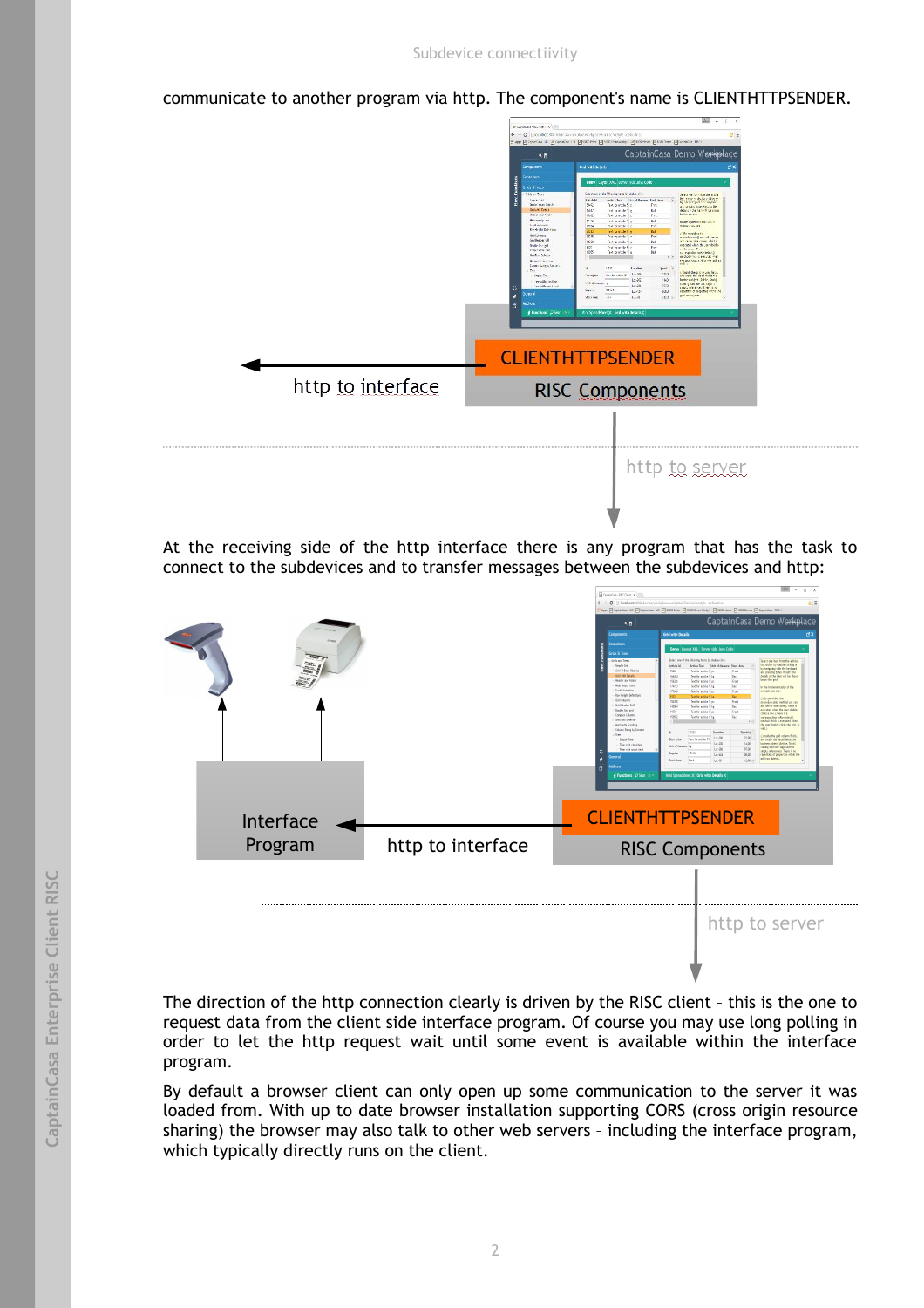# **The component CLIENTHTTPSENDER**

The component CLIENTHTTPSENDER is a quite simple one. You pass the following information by using certain attributes:

- URL: the URL to connect to ("http://localhost:8080/...")
- URLPOSTDATA, optional: The POST-string ("param1=value1&param2=value2&...") that you want to send with the URL
- HTTPHEADERPARAMS, optional: some http header parameters
- URLCALLBACK, optional: definition if the response of sending the URL is transferred back to the server (calling the method defined in ACTIONLISTENER) or not. The default is "false", this means you have to explicitly switch it on by setting the value "true".
- TRIGGER: trigger for sending the URL

When activating the TRIGGER attribute of the component, then the component will open up a connection (via XMLHttpRequest). The result of the request is received and – if attribute URLCALLBACK is set to "true" - is transferred to the server side using the ACTIONLISTENER of the component (event "BaseActionEventClientHttpSend").

Please check the example in the demo workplace:

| <b>Containers</b>                                                                                       |                                                            |                                                                                                                                                                          |
|---------------------------------------------------------------------------------------------------------|------------------------------------------------------------|--------------------------------------------------------------------------------------------------------------------------------------------------------------------------|
| <b>Grids &amp; Trees</b>                                                                                | Demo   Layout XML   Server side Java Code                  | $\mathbf{\nabla}$                                                                                                                                                        |
| General                                                                                                 | The component<br><b>LIRL</b><br>http://www.CaptainCasa.com | <b>CLIENTHTTPSENDER allows to send</b>                                                                                                                                   |
| $\circledast$<br>- Mini Browser with Actions<br><b>Embedded Browser</b><br>- Start Rrowser<br>Hyperlink | <kaha name="">Mö:ller</kaha><br>Post String<br>processing. | a URL from the client to any other<br>receiving system. The response of<br>the http-request can be<br>transferred back to the server.                                    |
| - Start Browser, dynamic content<br><b>Start Mail Client</b><br>- Embed Flash Player<br>ActiveX / OLE   | <b>Http Header CSV</b><br><b>Execute Reugest</b>           | A typical usage scenario for this<br>component is: you want to<br>connect to a client side system<br>that is accessed through an http<br>interface. From the server side |
| - ActiveX / OLE (Test)<br><b>Start Client Program</b><br>- Generic Subdevice<br>Client HTTP Receiver    | Result<br>Now, with using the                              | processing you typically cannot<br>connect to the client side.<br>because of firewall restrictions.<br>CLIENTHTTPSENDER component.                                       |
| Client HTTP Sender<br><b>Client Datagram Receiver</b><br>Google Maps Demo                               |                                                            | the connection to your client side<br>system is done from client side -<br>the result is transferred back into<br>the server side processing.                            |
| <b>Client Applet Context</b><br>- PDF Renderer<br>- Barcode Scan Demo<br>- System Tray                  |                                                            | Please do not mis-use this<br>component! You should not / must<br>not use this component as multi-<br>prupose communicator to reach                                      |

#### **Developing a client-side Interface Program**

The CLIENTHTTPSENDER is a generic component – it just transfers a message from the RISC client to an other program and delegates the response back into the server side processing. There is no predefined semantics of how data transferred should look like.

You now "only" have to develop an interface program that opens up a little web server on client side, so that you can send http-requests using the CLIENTHTTPSENDER component. Using Java the default way of using such program is to write a servlet and to embed it into some small servlet engine like Tomcat or Jetty, that you then install on client side.

CaptainCasa has written such interface program as show case, you may obtain the whole code on request.

There are some issues to be pointed out - that are listed in the following chapters.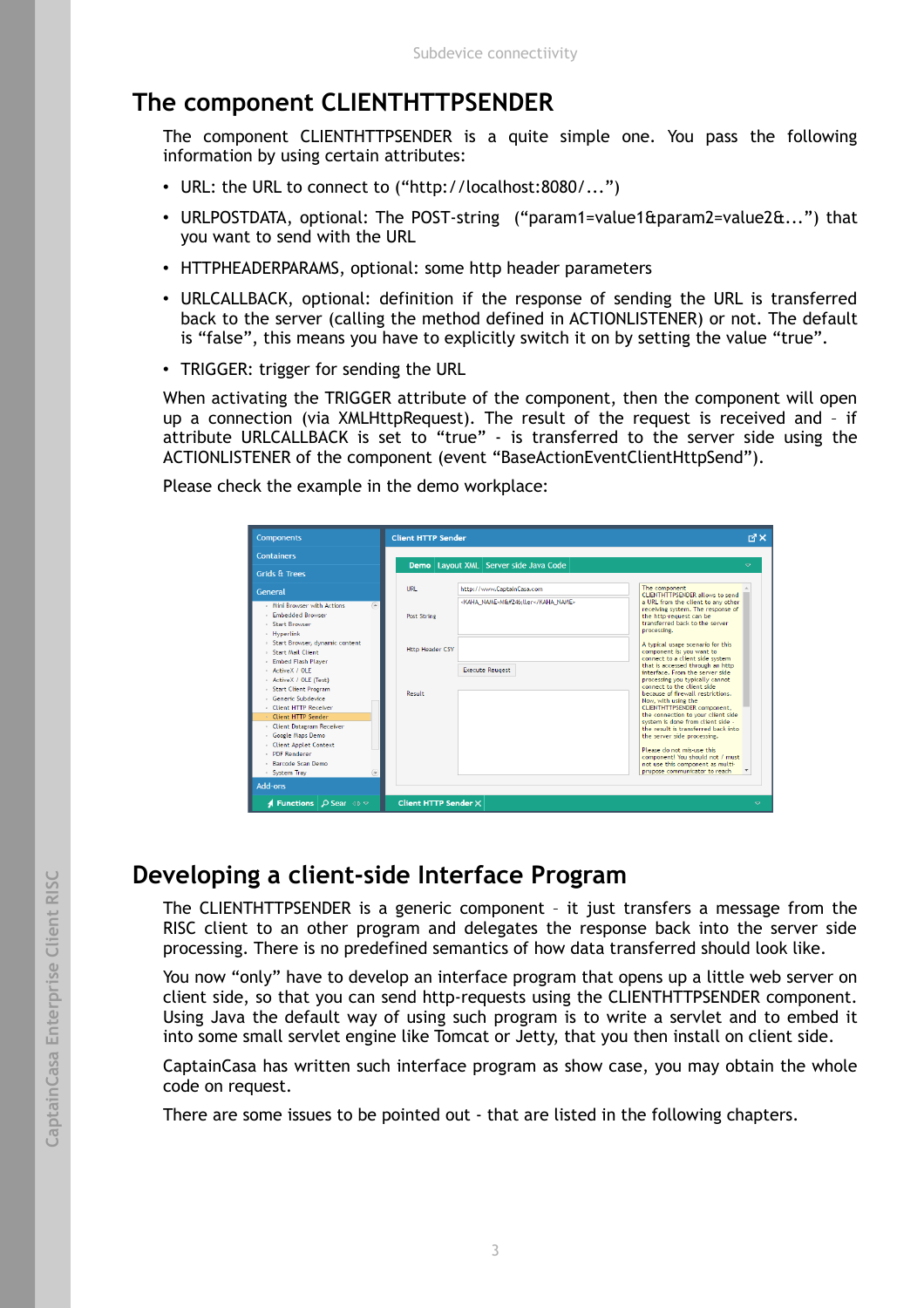#### **Implementing CORS so that RISC Client can talk to multiple servers**

The interface program needs to explicitly allow the page that is loaded within the browser (i.e. the "RISC dialog") to use the response that is sent by the interface program. This is done by setting the http-repsonse header parameter "Access-Control-Allow-Origin" and passing the original domain of the page. This sounds complex, but is not at all!

Take a look onto the following image:

http://www.CaptainCasaDemo.com/... CantainCasa Demo Workol х×. 350 Pindig Hit die Hoogle<br>1789: David Francisco<br>Lui die Frankling voor  $2, 2, 2$ http request **Louis** http://localhost:.. skin a mail in en an<br>compar des calcrides ()<br>mailes mail in east mailes<br>in source and a final de poly Interface Program http response Access-Control-Allow-Origin: http://www.CaptainCasaDemo.com

The situation described in the image is:

- In the browser a RISC-dialog is loaded from ["http://www.CaptainCasaDemo.com/ccdemos/xyz.risc?ccstyle=defaultrisc"](http://www.CaptainCasaDemo.com/ccdemos/xyz.risc?ccstyle=defaultrisc) - so the original domain is ["http://www.CaptainCasaDemo.com"](http://www.CaptainCasaDemo.com/ccdemos/xyz.risc?ccstyle=defaultrisc)
- As consequence the domain ["http://www.CaptainCasaDemo.com"](http://www.CaptainCasaDemo.com/) has to be added to the repsonse header of all response messages that are returned by the interface prorgram, so that the local interface programm allows the browser to also use it together with the page domain.

A hard coded way to do this within you servlet processing would be:

```
public class LocalGatewayServlet extends HttpServlet
{
       @Override
       protected void doPost(HttpServletRequest req, HttpServletResponse resp) throws
ServletException, IOException
       {
              try
\overline{\mathcal{L}} resp.setHeader("Access-Control-Allow-Origin",
. The model of the model of the model of the model of the model of the model \mathsf{r} and \mathsf{r} and \mathsf{r} and \mathsf{r} and \mathsf{r} and \mathsf{r} and \mathsf{r} and \mathsf{r} and \mathsf{r} and \mathsf{r} and \mathsf{r} and \ ...
                    ...
                    ...
```
You may implement CORS within your servlet in a quite generic way:

public class LocalGatewayServlet extends HttpServlet

```
{
     @Override
     protected void doGet(HttpServletRequest req, HttpServletResponse resp) throws 
ServletException, IOException
     {
         doPost(req, resp);
 }
```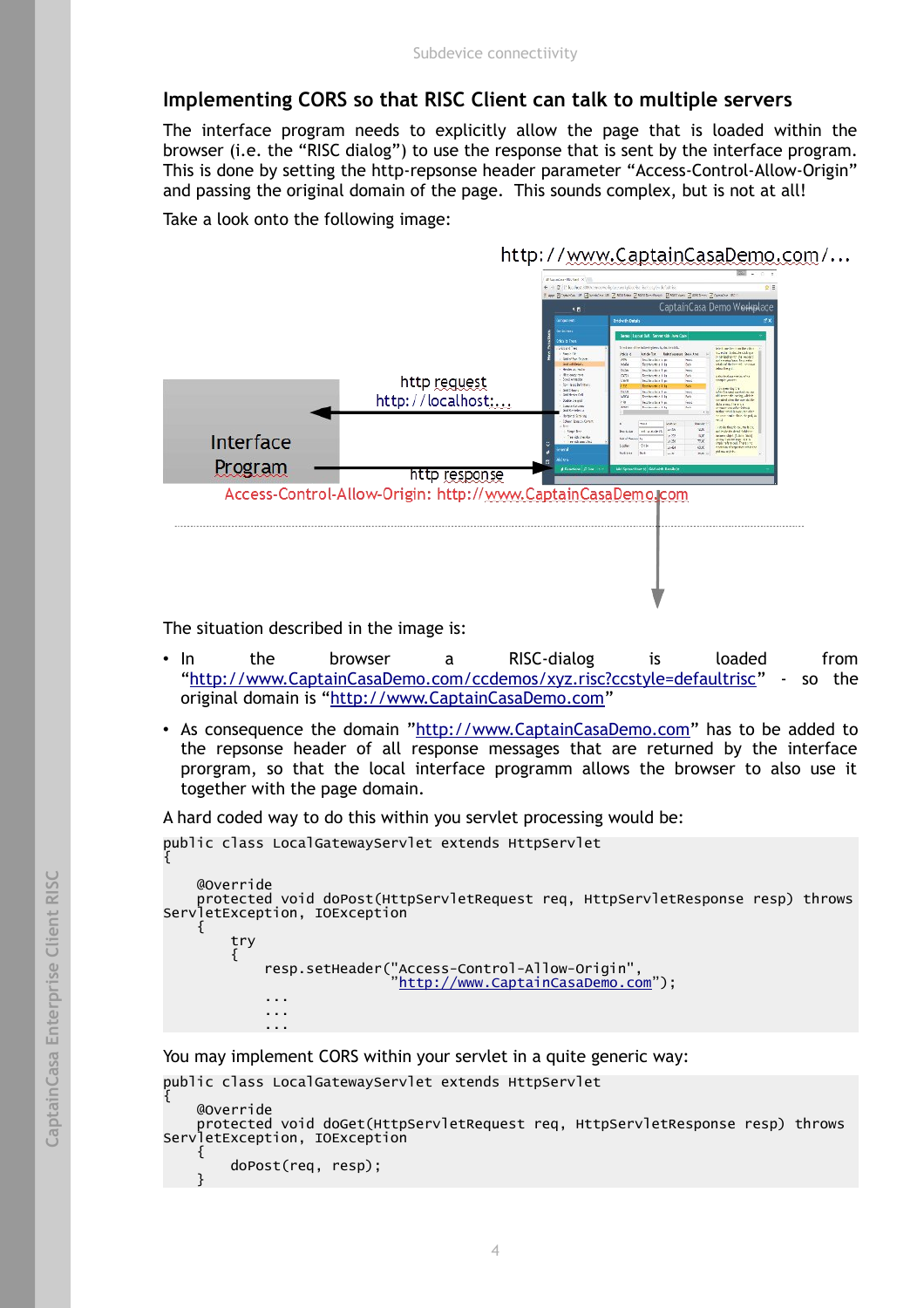

In the code the domain of the page is dynamically detected by using http-request header parameter "origin". The domain is set as valid domain for the response.

Of course you need to pay attention: by using this code you open up your local interface program to anyone! So you should at least have some additional code to check the origin!

# **Sending Information <=> Waiting for Events**

When communicating from the browsers CLIENTHTTPSENDER component to the client side interface program there are two different scenarios:

- You want to pass certain information to the client side.
	- Example: you have a certain printer connected via serial interface. So the client side interface program is triggered by the CLIENTHTTPSENDER, within the http message the information what to print is passed.



- In this case it's quite simple: you send the message to the client side interface program by triggering the CLIENTHTTPSENDER component. The result of the processing is sent back to the server side.
- You want to wait for a certain event that occurs on client side.
	- Example: you have a barcode scanner connected via serial interface.
	- In this case you have to establish some type of "long polling" communication to your client side interface program: